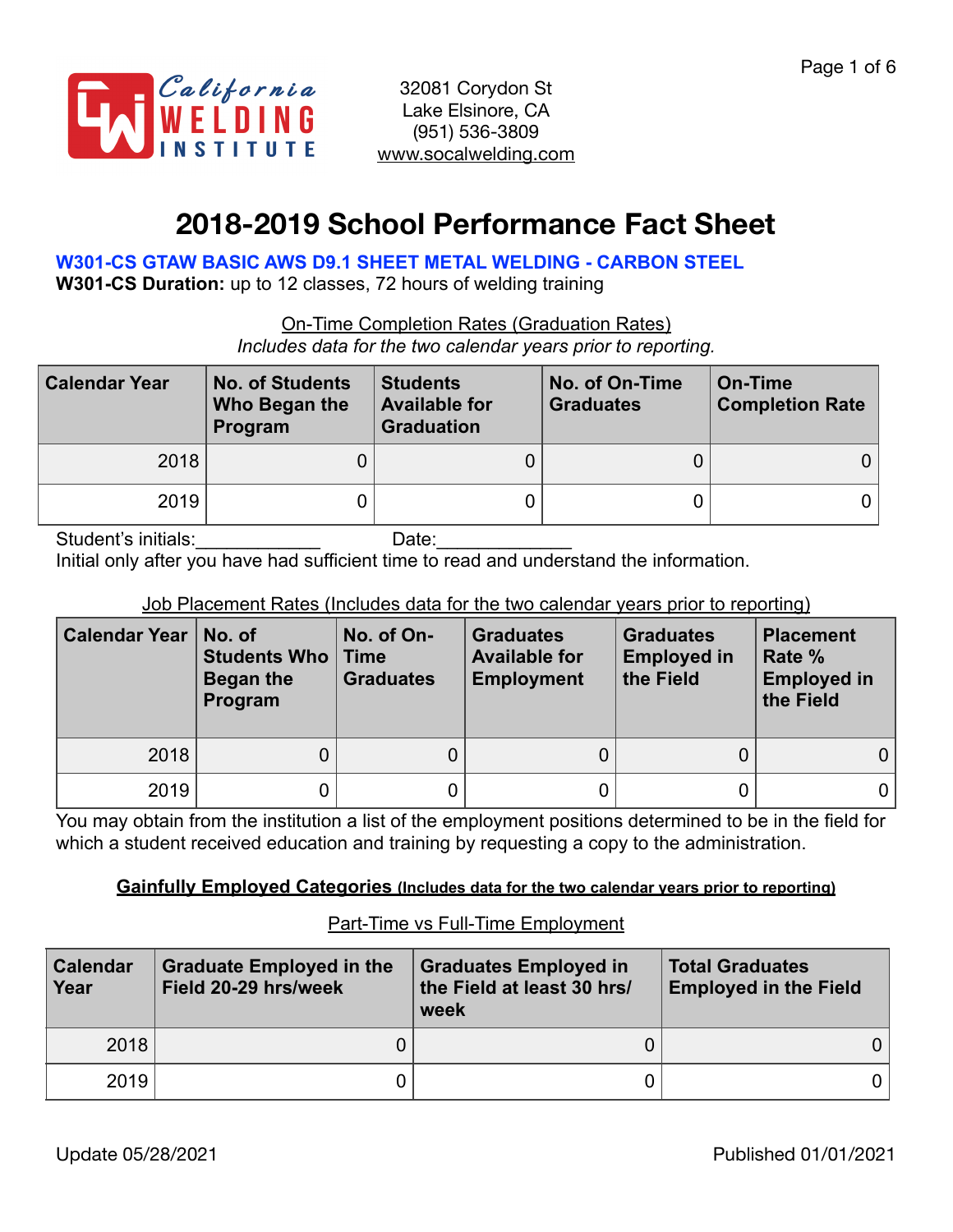

## Single Position vs Concurrent Aggregated Position

| <b>Calendar</b><br>Year | <b>Graduate Employed in the</b><br><b>Fielding a Single Position</b> | Graduates Employed in<br>the Field in Concurrent<br><b>Aggregated Positions</b> | <b>Total Graduates</b><br><b>Employed in the Field</b> |
|-------------------------|----------------------------------------------------------------------|---------------------------------------------------------------------------------|--------------------------------------------------------|
| 2018                    |                                                                      |                                                                                 |                                                        |
| 2019                    |                                                                      |                                                                                 |                                                        |

# Self-Employed / Freelance Positions

| <b>Calendar Year</b> | <b>Graduate Employed who are Self-</b><br><b>Employed or Working Freelance</b> | <b>Total Graduates Employed in the</b><br><b>Field</b> |
|----------------------|--------------------------------------------------------------------------------|--------------------------------------------------------|
| 2018                 |                                                                                |                                                        |
| 2019                 |                                                                                |                                                        |

### Institutional Employment

| <b>Calendar Year</b> | <b>Graduate Employed in the field who</b><br>are employed by the Institution, an<br><b>Employed Owned by the Institution, or</b><br>an Employer who shares ownership<br>with the Institution | <b>Total Graduates Employed in the</b><br><b>Field</b> |
|----------------------|----------------------------------------------------------------------------------------------------------------------------------------------------------------------------------------------|--------------------------------------------------------|
| 2018                 |                                                                                                                                                                                              |                                                        |
| 2019                 |                                                                                                                                                                                              |                                                        |

Student's initials:\_\_\_\_\_\_\_\_\_\_\_\_\_\_\_\_\_\_\_\_\_\_\_\_\_\_Date: \_\_\_\_\_\_\_\_\_\_\_\_\_\_\_\_\_\_\_\_\_\_\_\_\_\_\_\_\_

Initial only after you have had sufficient time to read and understand the information.

| <b>Calendar</b><br>Year | Number of<br><b>Graduates in</b><br><b>Calendar Year</b> | <b>Number of</b><br><b>Graduates</b><br><b>Taking Exam</b> | <b>Number who</b><br><b>Passed First</b><br><b>Available Exam</b> | Number who<br><b>Failed First</b><br><b>Available</b><br><b>Exam</b> | Passage<br><b>Rate</b> |
|-------------------------|----------------------------------------------------------|------------------------------------------------------------|-------------------------------------------------------------------|----------------------------------------------------------------------|------------------------|
| $2018$ N/A              |                                                          | N/A                                                        | N/A                                                               | N/A                                                                  | N/A                    |
| 2019                    | N/A                                                      | N/A                                                        | N/A                                                               | N/A                                                                  | N/A                    |

License Examination Passage Rates(Includes data for the two calendar years prior to reporting) Note: This program does not require license examination and does not lead to a license examination. Therefore data is not applicable and not available for this program.

Student's initials: example and Date:

Initial only after you have had sufficient time to read and understand the information.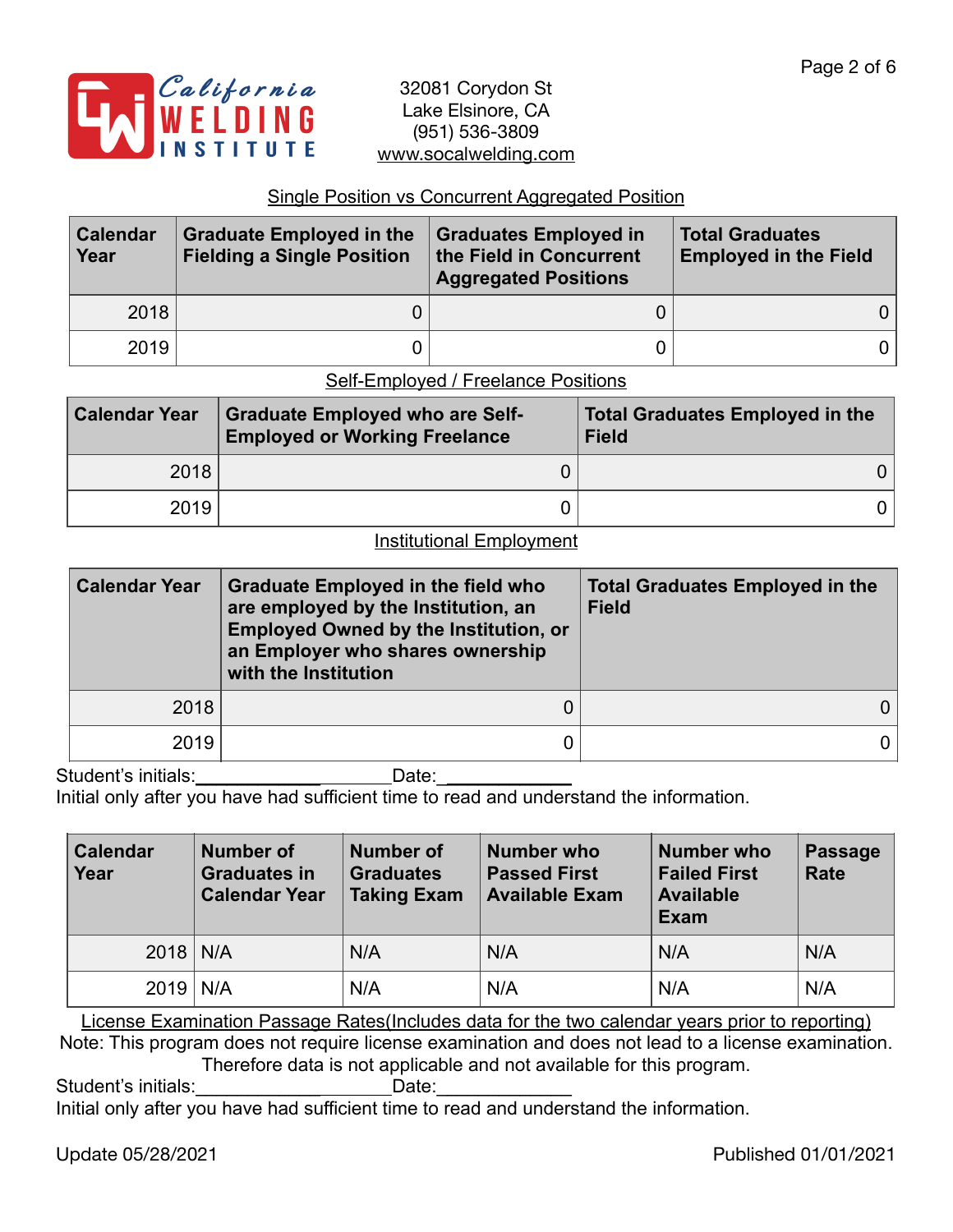

Salary and Wage Information (Includes data for the two calendar years prior to reporting)

| <b>Calendar</b><br>Year | <b>Graduates</b><br><b>Available for</b><br><b>Employment</b> | <b>Graduates</b><br><b>Employed</b><br>in the<br><b>Field</b> | \$20.001<br>\$40,000 | \$40,001<br>\$45,000 | \$45,001<br>\$50,000 | \$50,001<br>\$55,000 | $$55,001-$<br>\$60,000 | $$61,001-$<br>\$65,000 | <b>No Salary</b><br><b>Information</b> |
|-------------------------|---------------------------------------------------------------|---------------------------------------------------------------|----------------------|----------------------|----------------------|----------------------|------------------------|------------------------|----------------------------------------|
| 2018                    | 0                                                             |                                                               | 0                    |                      | 0                    |                      |                        | 0                      | 0                                      |
| 2019                    | 0                                                             |                                                               |                      |                      | 0                    |                      |                        | 0                      |                                        |

A list of sources used to substantiate salary disclosures is available from the school by requesting a copy to the administration.

Student's initials: example and Date: Initial only after you have had sufficient time to read and understand the information.

# Cost of Educational Program

**Total charges for the program for students competing on-time in 2018:** \$3,990 Additional charges may be incurred if the program is not completed on-time.

#### **Total charges for the program for students competing on-time in 2019:** \$3,990 Additional charges may be incurred if the program is not completed on-time.

Student's initials:\_\_\_\_\_\_\_\_\_\_\_\_ Date:\_\_\_\_\_\_\_\_\_\_\_\_\_ Suddents initials.<br>Initial only after you have had sufficient time to read and understand the information.

# Federal Student Loan Debt

Note: Students at California Welding Institute LLC are not eligible for federal student loans. This institution does not meet the U.S. Department of Education criteria that would allow its students to participate in federal student aid programs.

Student's initials:\_\_\_\_\_\_\_\_\_\_\_\_\_\_\_\_\_\_\_\_\_\_\_\_Date:\_\_\_\_ Initial only after you have had sufficient time to read and understand the information.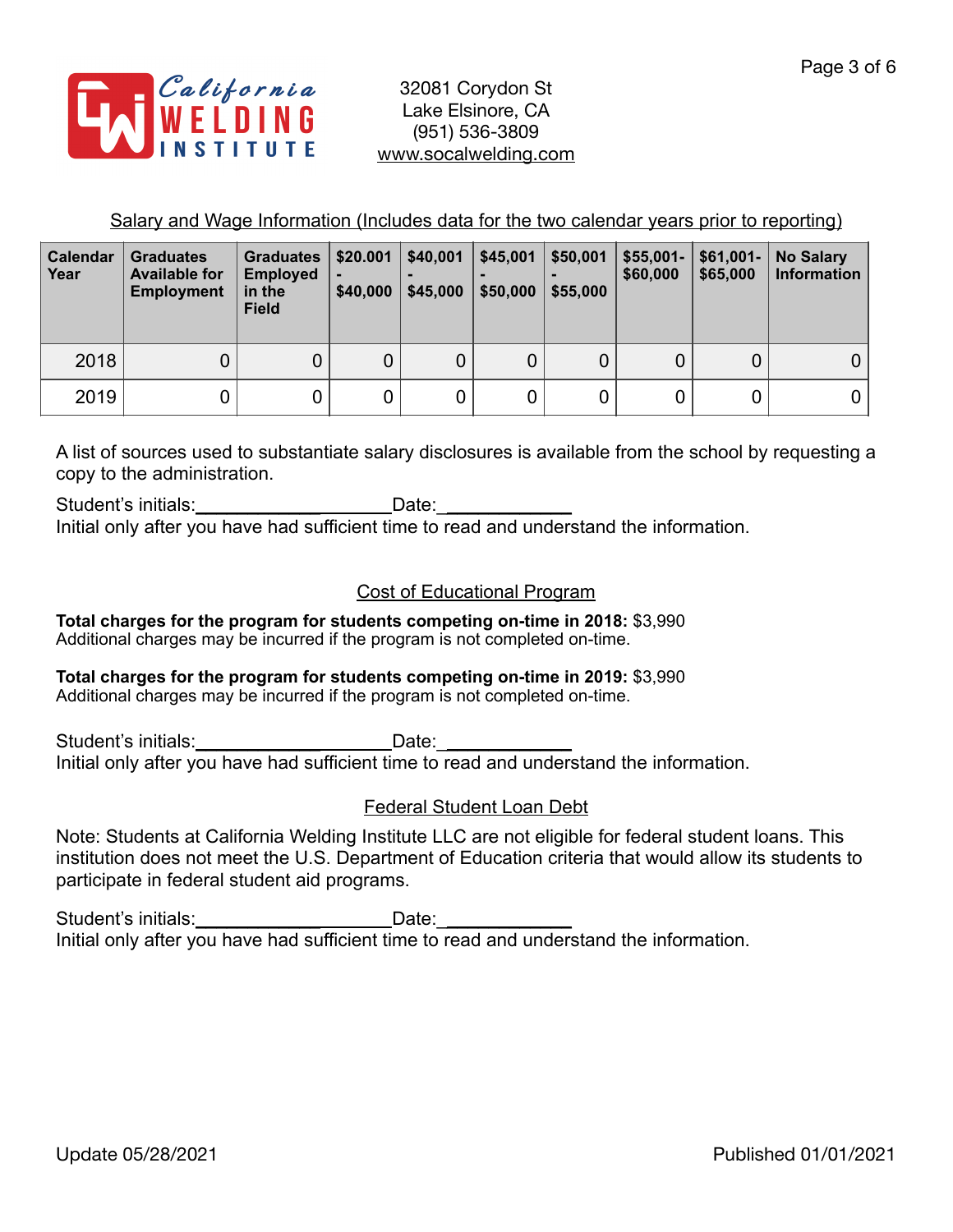

# **Definitions**

- "Number of Students Who Began the Program" means the number of students who began a program who were scheduled to complete the program within 100% of the published program length within the reporting calendar year and excludes all students who cancelled during the cancellation period.
- "Students Available for Graduation" is the number of students who began the program minus the number of students ho have died, been incarcerated, or ben called to active military duty.
- "Number of On-Time Graduates" is the number of students who completed the program within 100% of the published program length within the reporting calendar year.
- "On-Time Completion Rate" is the number of on-time graduates divided by the number of students available for graduation.
- "150% Graduates" is the number of students who completed the program within 150% of the program length (includes on-time graduates).
- "Graduates Available for Employment" means the number of graduates minus the number of graduates unavailable for employment.
- "Graduates Unavailable for Employment" means the graduates who, after graduation, die, become incarcerated, are called to active military duty, are intentional students that leave the United States or do not have a visa allowing employment in the United States, or are continuing their education in an accredited or bureau-approved postsecondary institution.
- "Graduates Employed in the Field" means graduates who beginning within six months after a student completes the applicable educational program are gainfully employed, whose employment has been reported, and for whom the institution has documented verification of employment. For occupations for which the state requires passing an examination, the six months period begins after the announcement of the examination results for the first examination available after a student completes an applicable educational program.
- "Placement Rate Employed in the Field" is calculated by dividing the number of graduates gainfully employed in the field by the number of graduates available for employment.
- "Number of Graduates Taking Exam" is the number of graduates who took the first available exam in the reported calendar year.
- "First Available Exam Date" is the date for the first available exam after a student completed a program.
- "Passage Rate" is calculated by dividing the number of graduates who passed the exam by the number of graduates who took the reported licensing exam.
- "Number Who Passed First Available Exam" is the number of graduates who took and passed the first available licensing exam after completing the program.
- "Salary" is as reported by graduate or graduate's employer.
- "No Salary Information Reported" is the number of graduates for whom, after making reasonable attempts, the school was not able to obtain salary information.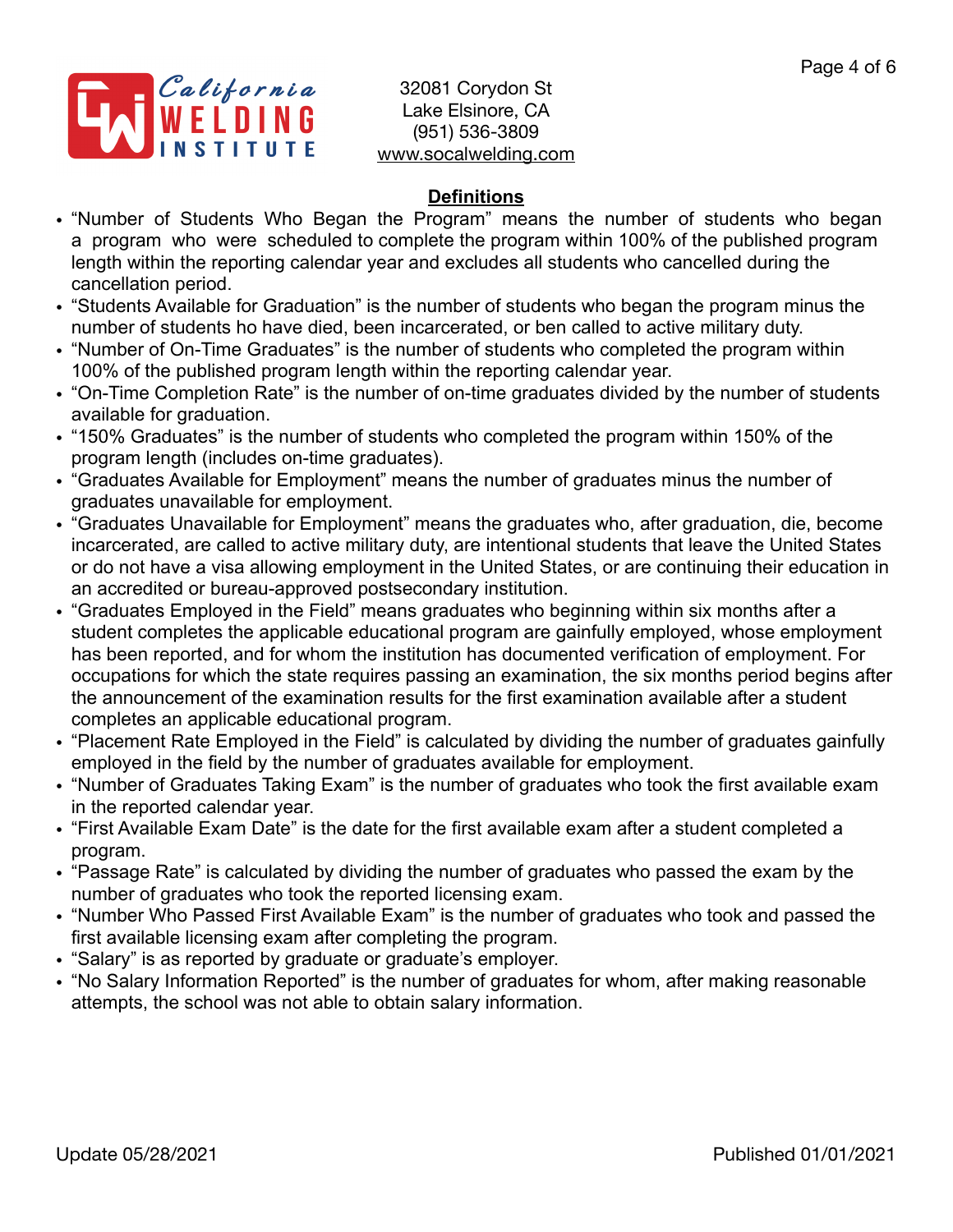

This fact sheet is filed with the Bureau for Private Postsecondary Education. Regardless of any information you may have relating to completion rates, placement rates, starting salaries, or license exam passage rates, this fact sheet contains the information as calculated pursuant to state law.

Any questions a student may have regarding this fact sheet that have not been satisfactorily answered by the institution may be directed to the Bureau for Private Postsecondary Education at 1747 North Market Blvd, Suite 225, Sacramento, CA 95833, [www.bppe.ca.gov](http://www.bppe.ca.gov), toll-free telephone number (888) 370-7589 or by fax (916) 263-1897.

Student Name\_\_\_\_\_\_\_\_\_\_\_\_\_\_\_\_\_\_\_\_\_\_\_\_\_\_\_

Student Signature \_\_\_\_\_\_\_\_\_\_\_\_\_\_\_\_\_\_\_\_\_\_\_\_\_ Date:\_\_\_\_\_\_\_\_\_\_\_\_\_

School Official \_\_\_\_\_\_\_\_\_\_\_\_\_\_\_\_\_\_\_\_\_\_\_\_\_\_\_\_ Date:\_\_\_\_\_\_\_\_\_\_\_\_